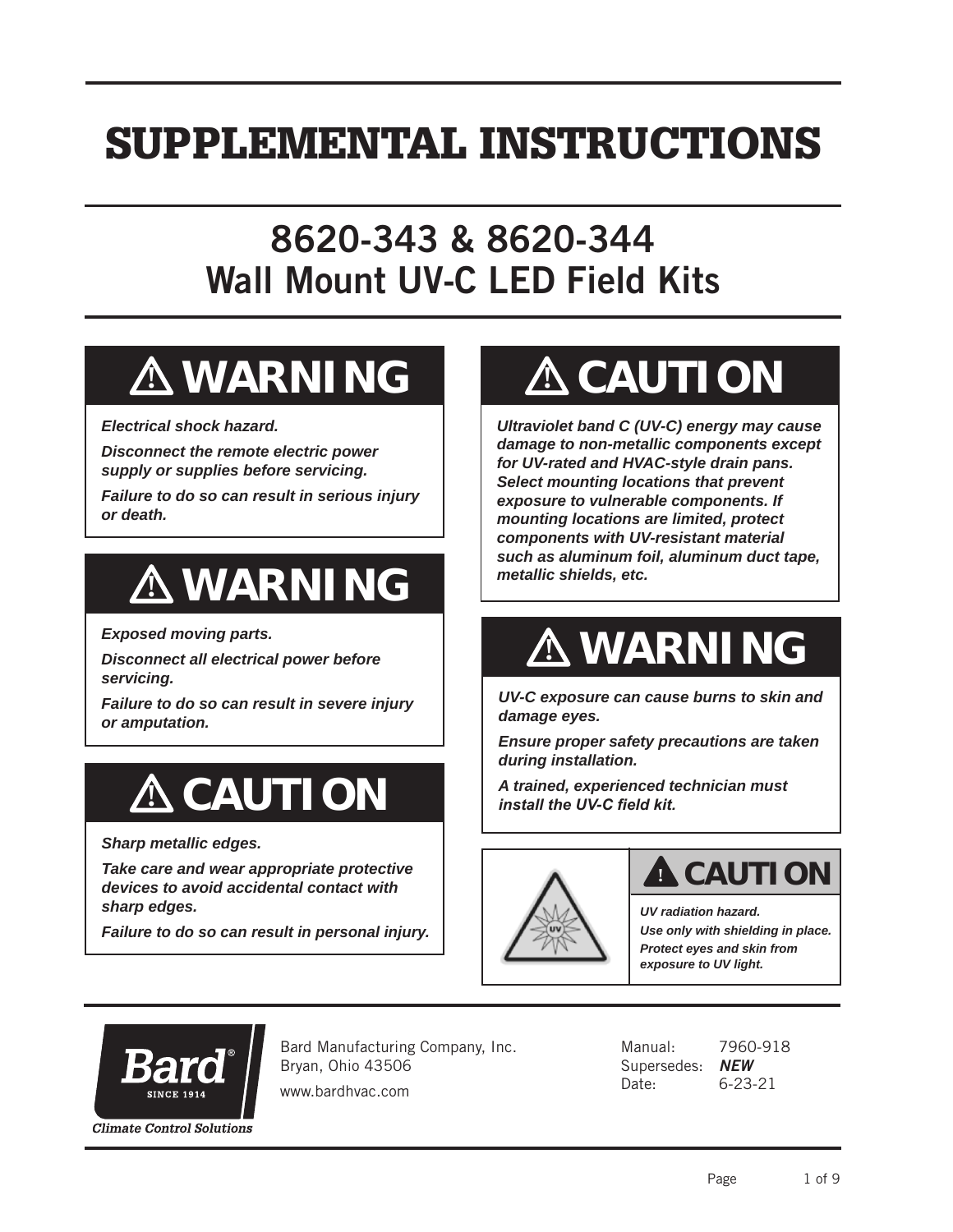### Product Specifications

| <b>Model</b>                                                                            |                           |  |  |  |
|-----------------------------------------------------------------------------------------|---------------------------|--|--|--|
| Olympia UV-C Light F15T5-15W-UVC-DL                                                     |                           |  |  |  |
| <b>Electrical Specs</b>                                                                 |                           |  |  |  |
| Input Voltage                                                                           | 120-277VAC                |  |  |  |
| Power Consumption                                                                       | 15W                       |  |  |  |
| Frequency                                                                               | 50/60Hz                   |  |  |  |
| <b>Dimensional Specs</b>                                                                |                           |  |  |  |
| Unit Dimensions                                                                         | 15-1/8" L x 3/4" H x 1" D |  |  |  |
| Weight                                                                                  | 1 <sub>lb</sub>           |  |  |  |
| Performance                                                                             |                           |  |  |  |
| Irradiance                                                                              | 170µW/cm <sup>2</sup>     |  |  |  |
| <b>UL Listing and Certifications</b>                                                    |                           |  |  |  |
|                                                                                         | <b>UL 1598</b>            |  |  |  |
|                                                                                         | CSA C22.2#250.0           |  |  |  |
| Compliance and<br>Certifications                                                        | <b>UL 8750</b>            |  |  |  |
|                                                                                         | <b>UL 2043</b>            |  |  |  |
|                                                                                         | <b>CE</b>                 |  |  |  |
|                                                                                         | <b>RoHS Directive</b>     |  |  |  |
| "UV-C LED Light Bar Installed" Label 7961-622-0375<br>is located near unit serial plate |                           |  |  |  |

### **Overview**

The UV-C field-installed light kits utilize UV-C LED lighting technology to sterilize and improve overall air quality within an occupied space. UV-C exposure is proven to damage the DNA of microorganisms and render them inactive aiding in preventing the spread of diseases.

These instructions are applicable to the following models:

| Kit      | <b>Voltage</b> | <b>Wall-Mount Models</b>                                          |
|----------|----------------|-------------------------------------------------------------------|
| 8620-343 | 460V           | $W^{**}$ A2, W**AA, W**AB<br>$W^{**}L2$ , $W^{**}LA$ , $W^{**}LB$ |
| 8620-344 | 230V           | $W^{**}H2$ , $W^{**}HA$ , $W^{**}HB$<br>W*SAC, W*RV, W*LV         |

#### Personal Protective Equipment (PPE)

UV radiation is absorbed by clothing, plastic or glass. Once absorbed, the UV radiation is no longer active. Wear UV goggles or face shield. Cover any exposed skin with coats, gloves, etc.

#### UV-C band light spectrum is not visible to the eye.

- *NOTE: The health aspects associated with the use of this product and its ability to aid in disinfection of environmental air have not been investigated by UL.*
- *NOTE: Color shift or chalking may occur without affecting structural properties.*



### **Dimensions**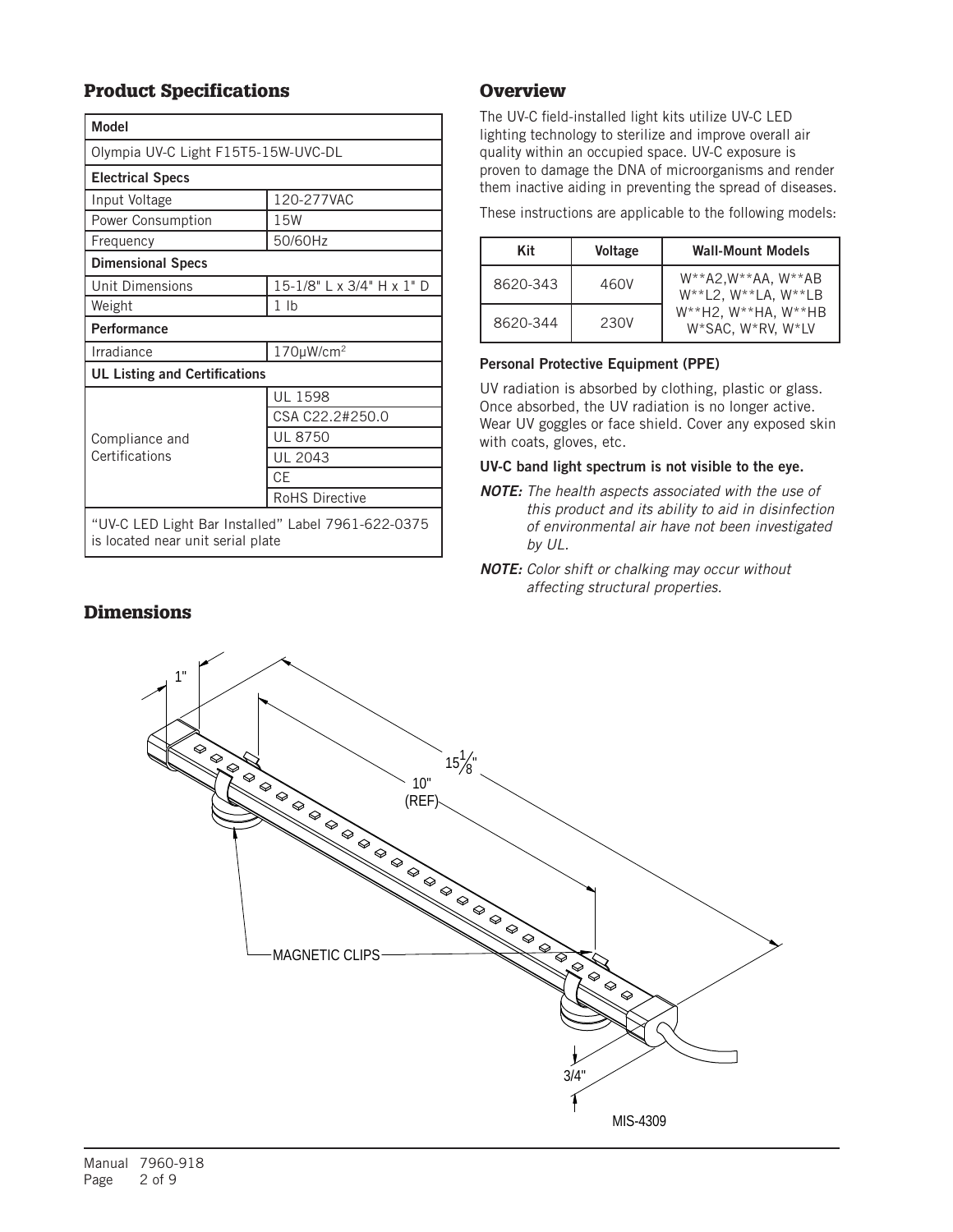### Parts List

| Reference<br>Letter | <b>Bard P/N</b> | <b>Description</b>                                                                                                                                   | Qty. |
|---------------------|-----------------|------------------------------------------------------------------------------------------------------------------------------------------------------|------|
| A                   | 910-2181        | 15" UV-C Assembly                                                                                                                                    |      |
| B                   | 910-2182        | Relay Assembly                                                                                                                                       |      |
| C                   | 910-2183        | Red Indicator Light Assembly                                                                                                                         |      |
| D                   | 910-2184        | Door Panel Switch Assembly (Interlock Safety Device)                                                                                                 |      |
| Е                   | 113-908         | Bracket (WH/Q-TEC Q**H/A4 Units)                                                                                                                     |      |
| F                   | 113-909         | Bracket (I-TEC Units)                                                                                                                                |      |
| G                   | 113-913         | Bracket (Q-TEC Units)                                                                                                                                |      |
| Н                   | 7961-963        | <b>UV-C Warning Label</b>                                                                                                                            |      |
|                     | Per Model       | Supplemental Instructions Manuals and Wire Diagrams                                                                                                  | 4/2  |
|                     | 400-0467        | Parts Bag - Six (6) Screws, Three (3) Zip Ties, Six (6) Pieces of Foil Tape,<br>Bushing, UV-C Warning Label and "UV-C LED Light Bar Installed" Label |      |
| K                   | 910-2191        | 460V Stepdown Transformer Assembly (8620-343 Kit Only)                                                                                               |      |
|                     | 113-932         | Transformer Enclosure (8620-343 Kit Only)                                                                                                            |      |

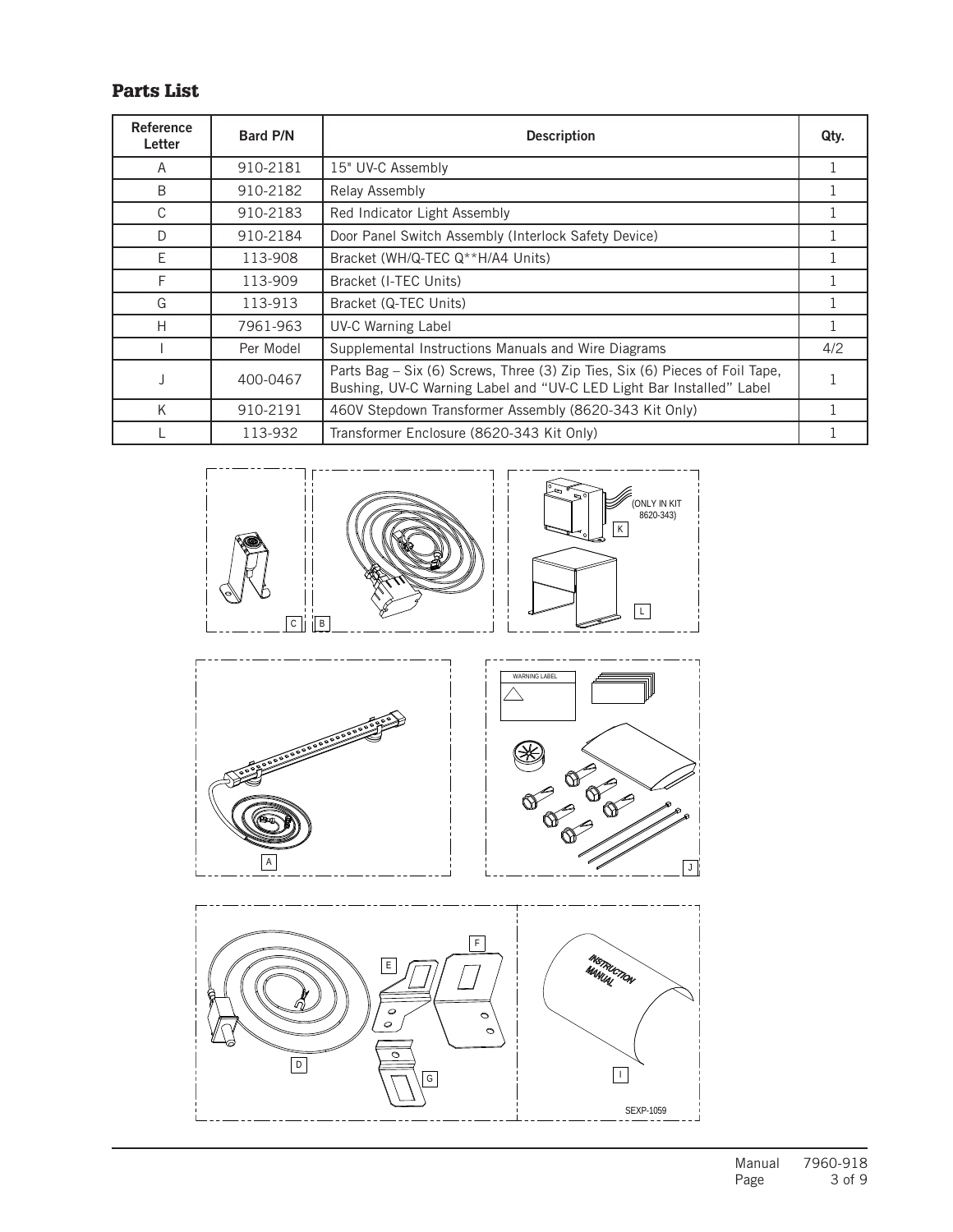### Installation

Field-supplied tools needed:

- Appropriate personal protection equipment, including gloves and safety glasses
- Electrical meter to verify power status
- Drill
- Phillips head screwdriver
- 5/16" nut driver
- 7/8" drill bit (optional)

#### Installation Procedure

- 1. Disconnect all power to HVACR unit. Use the meter to verify that power has been disconnected.
- 2. Remove outer and inner control panel covers.
- 3. Remove blower housing cover (large upper panel).
- 4. Attach two (2) magnetic clips to the UV light assembly (see **Dimensions** drawing on page 2).
- 5. Install UV light assembly onto the blower partition on the inside of the front flange as shown in Figure 1. UV light should be directed over blower

outlets, facing evaporator coil. (Models may have air deflector or control box mounted to blower partition; however, UV light can still be installed as shown.)

6. Route wires into control panel through bushing in blower partition or copper grommet or wire bushing, then into control panel as shown in Figure 1.

*NOTE: Not all models will have bushing in blower partition. A 7/8" hole can be drilled and supplied bushing can be installed.*

- 7. Kit 8620-343 (460V-3PH Units) Only: 460V stepdown transformer can be installed in any of these four locations: In control panel assembly, on side flange of control panel, on blower partition or under blower partition (see Figure 2).
- 8. Connect red wire from UV light assembly to "NO" contact on the relay assembly (see Field Installation Diagram on page 9).
- 9. Determine unit supply voltage—located on the unit serial plate. Connect black wire from UV light assembly to:

(230V-1PH) − "L2" (230V-3PH) − "L3" (460V-3PH) – Black Wire-Transformer

See Field Installation Diagram on page 9.



#### FIGURE 1 Install UV Light Assembly and Route Wires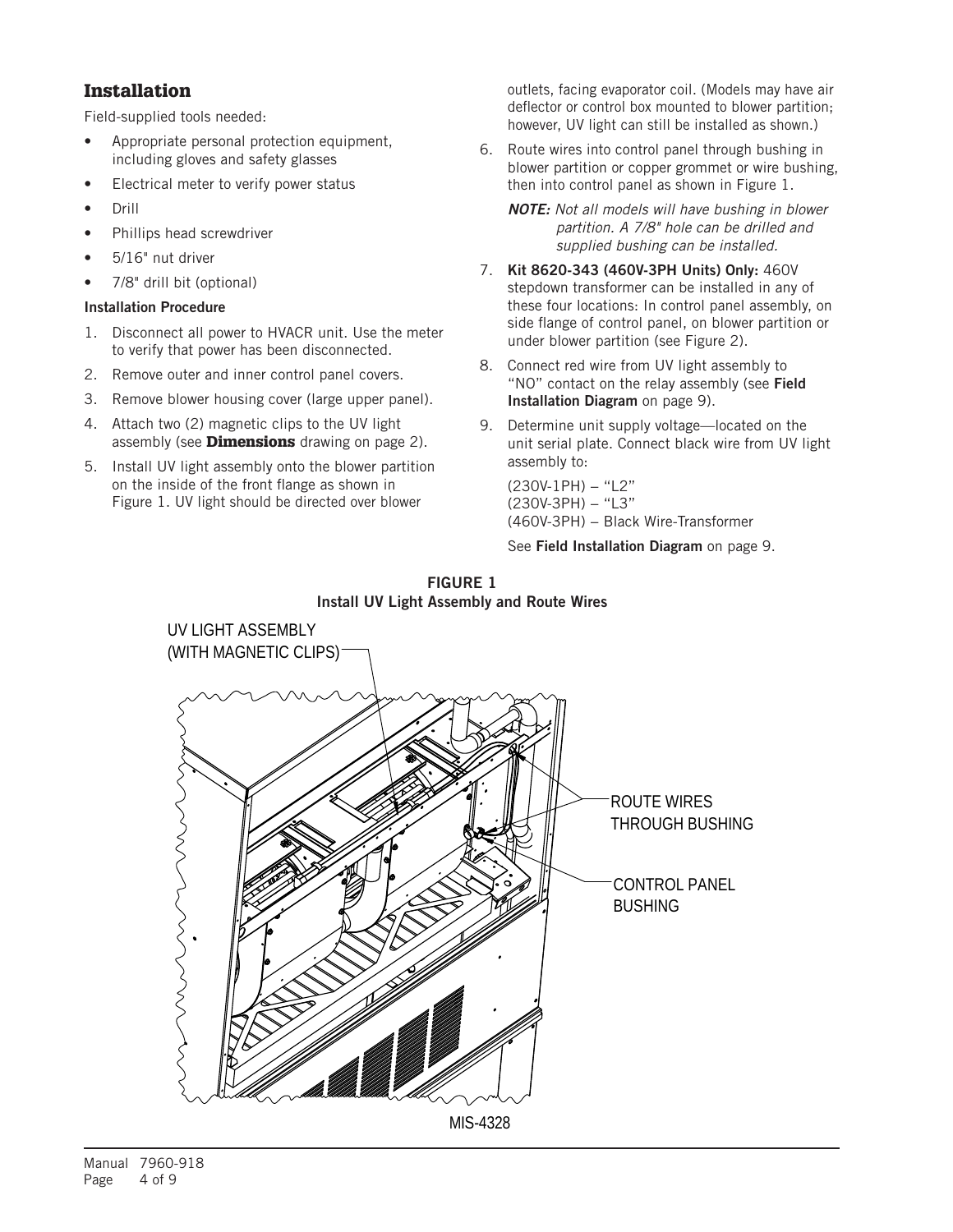FIGURE 2 Kit 8620-343 460V Stepdown Transformer Installation Locations

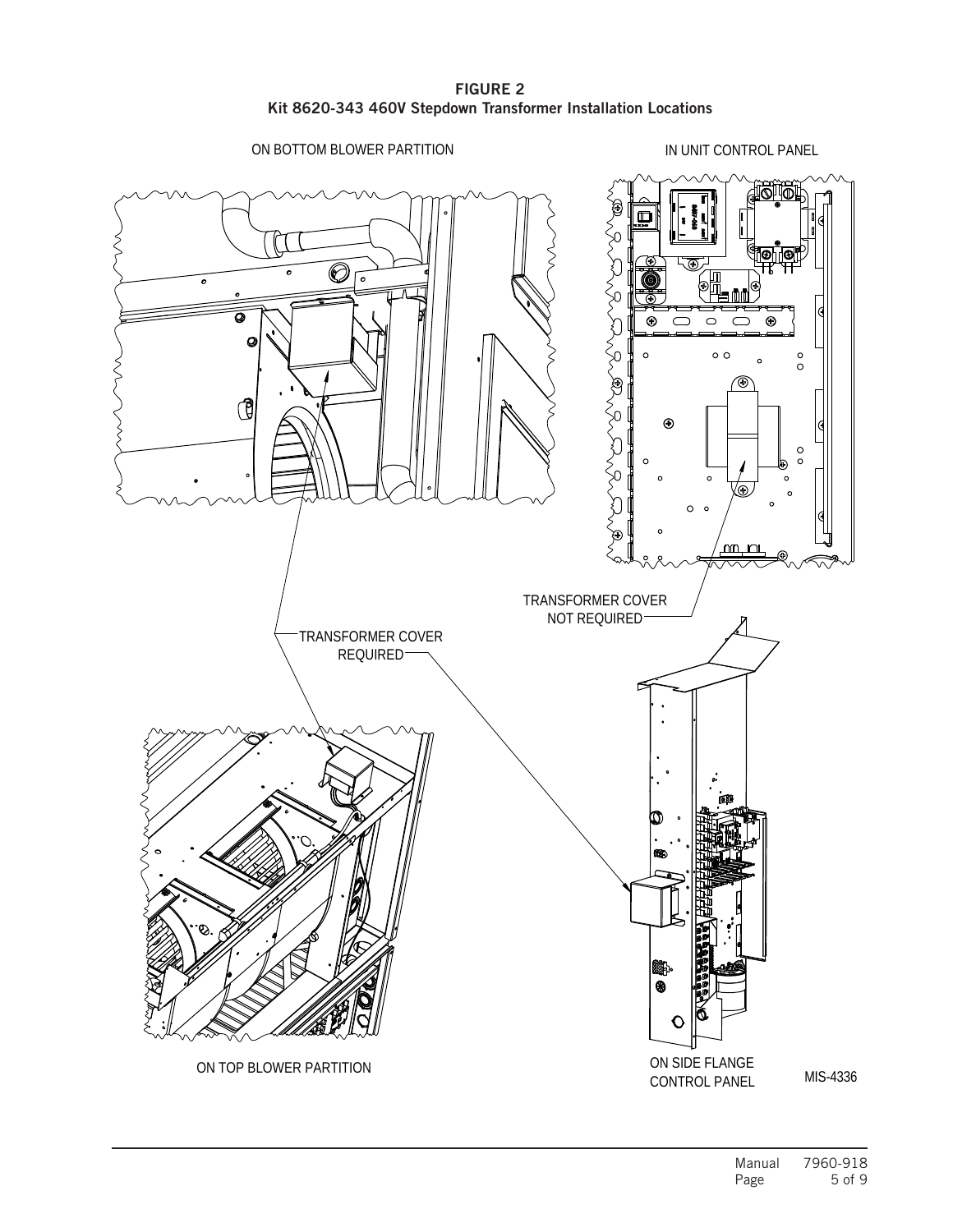10. Connect red wire from "COM" on relay assembly to:

(230V-1PH) − "L1" (230V-3PH) − "L1" (460V-3PH) – White Wire-Transformer

See Field Installation Diagram on page 9.

- 11. Connect short orange wire from relay assembly to indicator light.
- 12. Connect short black/white wire from relay assembly to indicator light.
- 13. Control panel assemblies vary due to available control options. Find unused space on control panel and install relay and indicator light

assemblies in control panel using self-drilling screws provided (see Figure 3).

- 14. Install door panel switch into panel switch bracket 113-908 (see Figure 4). Door panel switch acts as interlock safety device to disable UV light source upon removal of blower access panel preventing UV exposure.
- 15. Install panel switch assembly on the left side of blower partition using self -drilling screw as shown in Figure 4. Some models may have an air deflector installed on the blower partition; mount switch assembly next to the blower partition as shown.



FIGURE 3 Install Relay and Indicator Light Assemblies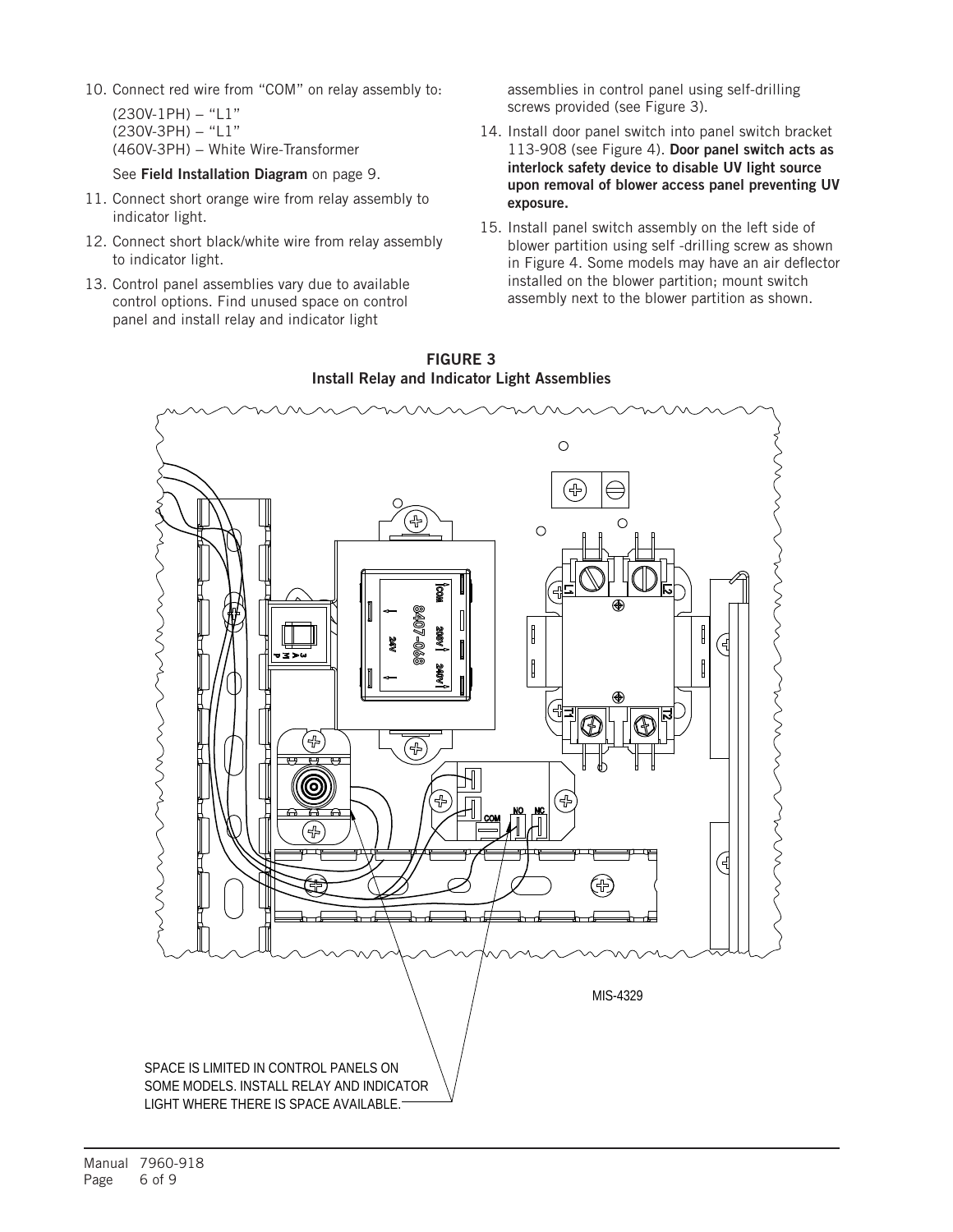- 16. Route long orange wire from relay assembly (up to door panel switch) and connect to "NO". Route orange wire from door panel switch (down to control panel) through the blower partition and control panel bushing as shown in Figure 1 on page 4.
	- *NOTE: Not all models will have bushing in blower partition. A 7/8" hole can be drilled and supplied bushing can be installed.*
- 17. Locate low voltage strip in control panel. Seat spade end of orange wire from panel switch assembly under the "G" terminal on the low voltage strip assembly, then seat spade end of black/white wire from coil on relay assembly under the "C" terminal on low voltage strip (see Figure 5 on page 8).



FIGURE 4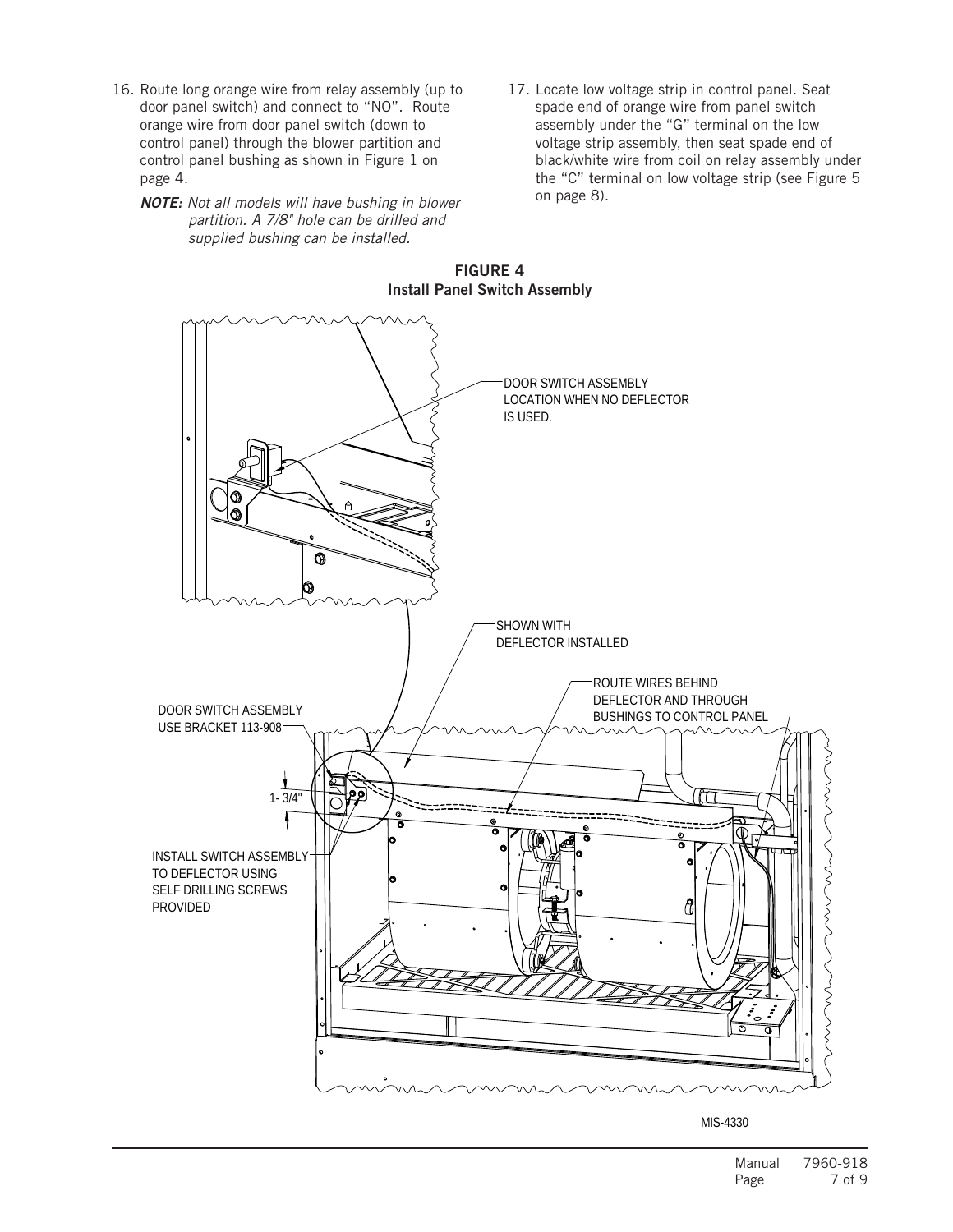

FIGURE 5 Low Voltage Terminal Strip Connection Points

MIS-4331

18. Wires can be dressed with provided zip ties or by tucking into wire channels. Ensure wires are secured away from sharp edges and moving parts to prevent damage.

Cover wires and plastic components within a distance of 6" of the UV light with foil tape to create a protective barrier from the UV light.

19. UV light will not function without blower panel installed because of panel switch (interlock safety switch). Do NOT press door panel switch with blower panel removed as the UV source could become active and create UV exposure.

Replace blower access cover (large upper panel).

Adhere UV-C Warning Label 7961-963 to blower access panel.

Adhere "UV-C LED Light Bar Installed" Label 7961-622-0375 to unit serial plate. (Serial plate is silver and located on the exterior of the unit cabinet or on a service panel with "5253-039- XXXX" printed in the lower right corner.)

20. Now that blower panel is installed, UV light operation can be safely verified. Restore power to unit and provide a "G" call signal from the thermostat. Operation can be confirmed if indicator light installed in Step 8 is ON in control panel.

Do NOT attempt to look at UV source to confirm operation!



### **! CAUTION**

*UV radiation hazard. Use only with shielding in place. Protect eyes and skin from exposure to UV light.*

- 21. Disconnect power to unit. Replace all inner and outer panel covers.
- 22. Restore power to unit.